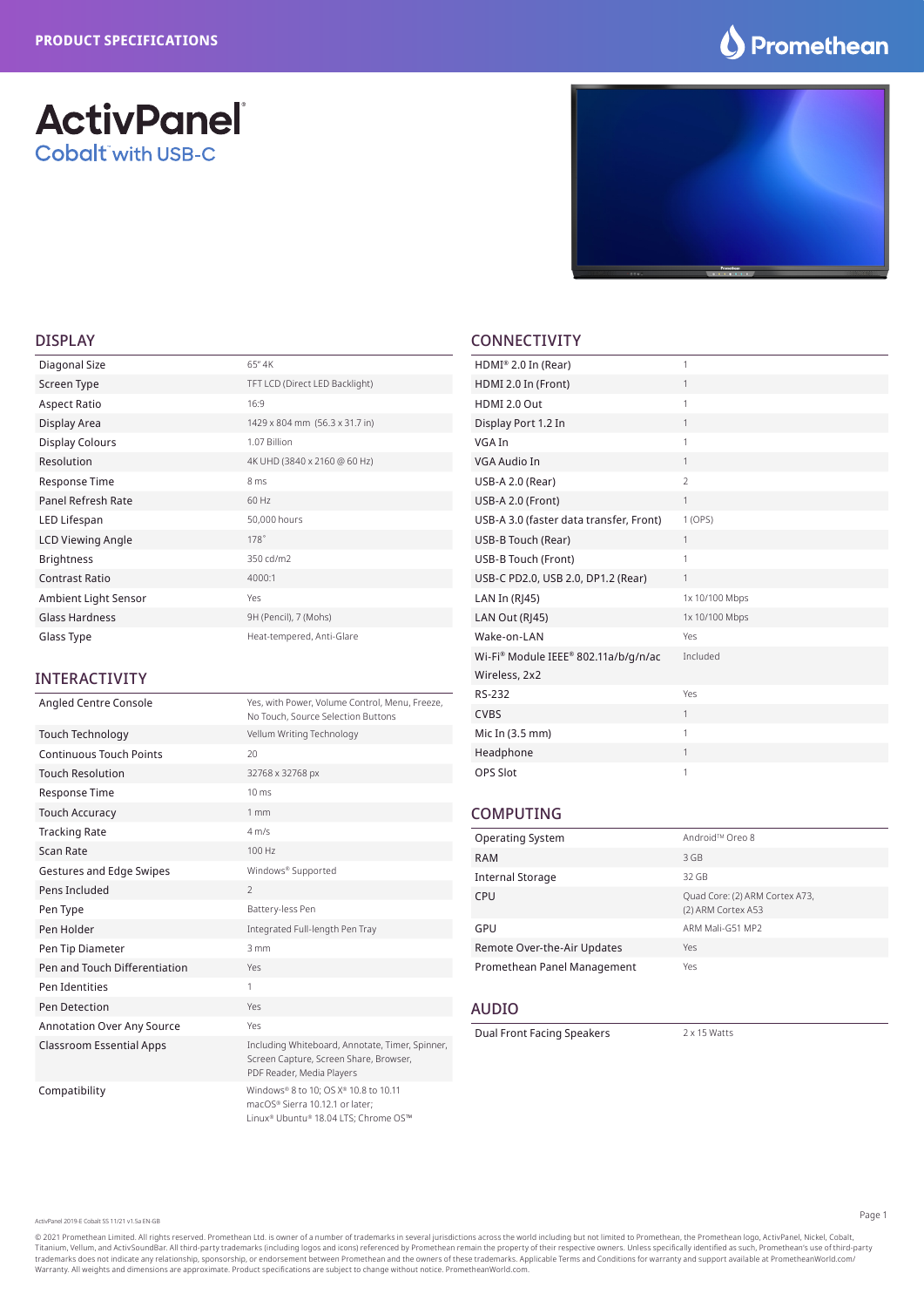## **ActivPanel** Cobalt with USB-C

#### POWER

| <b>Power Requirements</b>   | 100V - 240V AC |
|-----------------------------|----------------|
| Power Consumption (Typical) | 4K: 113W       |
| Power Consumption (Standby) | $\leq$ = 0.5 W |
| Ultra-Quiet Fanless Design  | Yes            |

#### ENVIRONMENTAL

| <b>Operating Temperature</b> | 0°C to 40°C (32°F to 104°F)        |
|------------------------------|------------------------------------|
| Storage Temperature          | -15°C to 55°C (-5°F to 131°F)      |
| <b>Operating Humidity</b>    | 20% to 80% non-condensing humidity |
| <b>Storage Humidity</b>      | 20% to 90% non-condensing humidity |

#### PHYSICAL SPECIFICATIONS

| 1536 x 960 x 90 mm (60.5 x 37.8 x 3.5 in)    |
|----------------------------------------------|
| 1720 x 1095 x 272 mm (67.7 x 43.1 x 10.7 in) |
| 46 kg (101 lbs))                             |
| 66kg (146lbs)                                |
| 1010 x 720 x 52 mm (39.8 x 28.3 x 2.0 in)    |
| 600 x 400 mm (23.6 x 15.7 in)                |
|                                              |

#### COMPLIANCE & CERTIFICATION

Regulatory Certifications CE, FCC, IC, UL, CUL, CB, RCM Energy Star Certified Yes

#### EDUCATION SOFTWARE LICENSE

ActivInspire® Professional Single User Included

#### PACKED CONTENTS

|                                  | What's in the Box | (1) ActivPanel Cobalt               |
|----------------------------------|-------------------|-------------------------------------|
|                                  |                   | (1) 3M Length HDMI Cable            |
|                                  |                   | (1) 3M Length USB Cable (A-B)       |
|                                  |                   | (1) 3M Regional Power Cable         |
|                                  |                   | (1) 2M Length USB-C Cable           |
|                                  |                   | (1) Remote Control                  |
|                                  |                   | (2) Batteries for Remote Control    |
|                                  |                   | (2) ActivPanel Cobalt Pens          |
|                                  |                   | (1) Sealed Antistatic Bag           |
| )4°F)                            |                   | (4) VESA mount screws (M6)          |
| $31^{\circ}$ F)                  |                   | (1) Mini PC Bracket with screws     |
|                                  |                   | (1) Quick Install Guide             |
| ensing humidity                  |                   | (1) Promethean Wi-Fi Module (Ni/Co) |
| ensing humidity                  |                   | (2) Antenna                         |
|                                  |                   | (1) Promethean Wi-Fi Module (Ni/Co) |
|                                  |                   | User Guide                          |
|                                  |                   | (1) Wall Mount                      |
| $0.5 \times 37.8 \times 3.5$ in) |                   |                                     |
|                                  | INICTALI ATIONI   |                                     |

#### INSTALLATION

The installation of this product should be completed by a qualified installer. Use of components not supplied by Promethean or not meeting minimum specifications may impact performance, safety and warranty. For more information, visit Support.PrometheanWorld.com.

#### WARRANTY

Warranty term and upgrade options vary by region. Contact your local reseller or distributor for information and visit PrometheanWorld.com/Warranty.

#### SUPPORT

For all Promethean products, visit Support.PrometheanWorld.com.

© 2021 Promethean Limited. All rights reserved. Promethean Ltd. is owner of a number of trademarks in several jurisdictions across the world including but not limited to Promethean, the Promethean, the Promethean logo, Act Titanium, Vellum, and ActivSoundBar. All third-party trademarks (including logos and icons) referenced by Promethean remain the property of their respective owners. Unless specifically identified as such, Promethean's use Warranty. All weights and dimensions are approximate. Product specifications are subject to change without notice. PrometheanWorld.com.